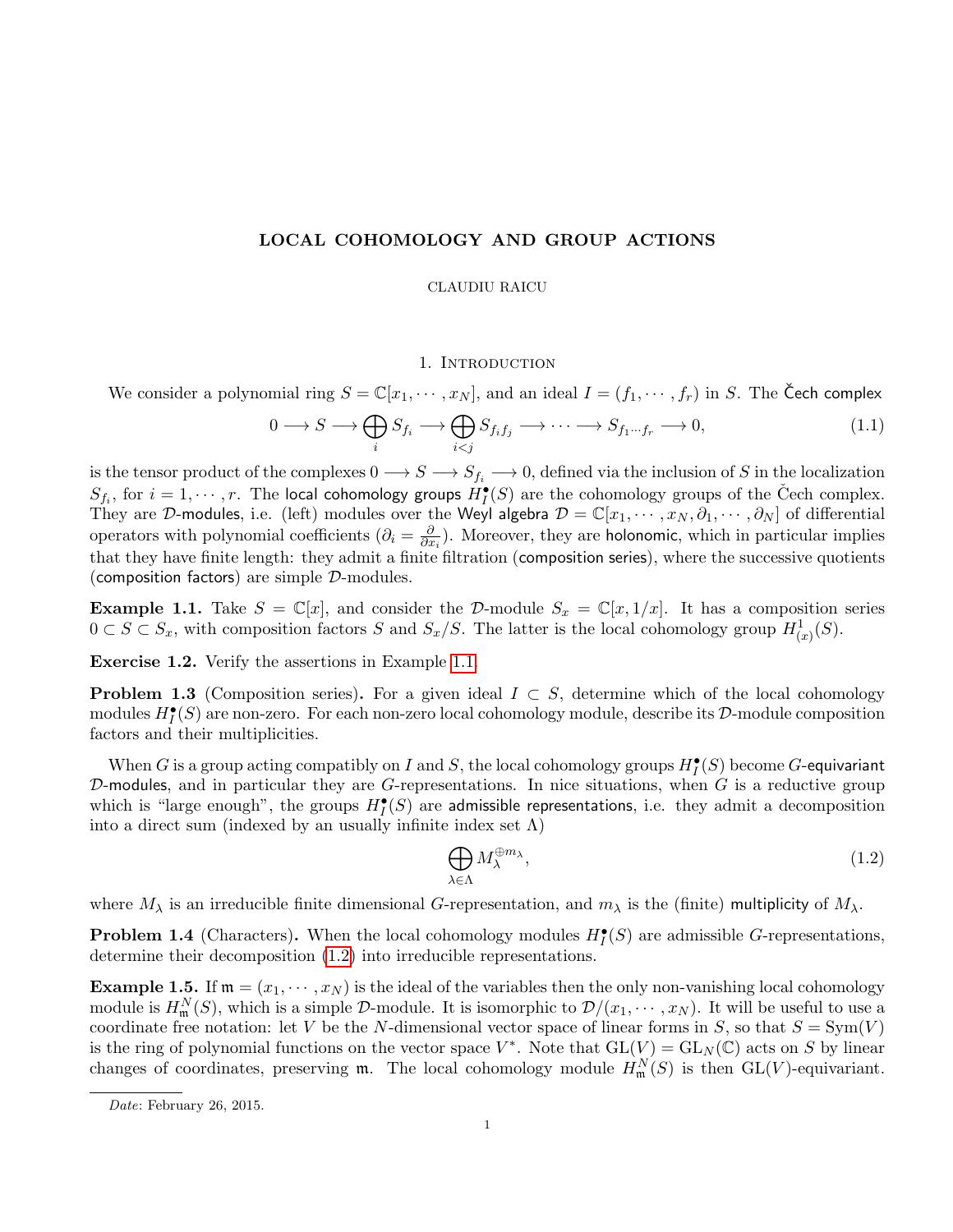We have that  $H_{\mathfrak{m}}^N(S)$  is an admissible GL(V)-representation, and (writing  $S_\lambda V$  for the irreducible GL(V)representation corresponding to a dominant weight  $\lambda = (\lambda_1 \geq \cdots \geq \lambda_N) \in \mathbb{Z}^N$ 

<span id="page-1-0"></span>
$$
H_{\mathfrak{m}}^{N}(S) = \bigwedge^{N} V^{*} \otimes \text{Sym}(V^{*}) = \bigoplus_{r \ge 1} S_{(r,1^{N-1})}V^{*} = \bigoplus_{r \ge 1} S_{((-1)^{N-1},-r)}V.
$$
\n(1.3)

The GL(V)-representations appearing on the right hand side of [\(1.3\)](#page-1-0) are irreducible. In fact  $H_{\mathfrak{m}}^{N}(S)$  is G-equivariant for any subgroup  $G \subset GL(V)$ , but it might not be admissible as a G-representation, or if it is then it might be that the terms in [\(1.3\)](#page-1-0) are no longer irreducible as G-representations. Nevertheless, even in this case, we regard formula [\(1.3\)](#page-1-0) as a satisfactory solution to Problem [1.4.](#page-0-2)

From now on we will denote the module in  $(1.3)$  by  $E$ , and note that it has many other interpretations:

- E is the injective envelope of the residue field  $\mathbb{C} = S/\mathfrak{m}$ .
- $\bullet$  E is the graded dual of the polynomial ring S.
- E is the unique simple D-module whose support is  $\{0\}$ .
- $E$  is the Fourier transform of the  $\mathcal{D}\text{-module }S$ .

<span id="page-1-5"></span>**Exercise 1.6.** For every positive integer  $r > 0$ , compute  $Ext_S^{\bullet}(S/\mathfrak{m}^r, S)$ , both as an S-module and as a  $GL_N(\mathbb{C})$ -representation. Prove [\(1.3\)](#page-1-0) using the direct limit description of local cohomology:

$$
H_{\mathfrak{m}}^{\bullet}(S) = \varinjlim_{r} \operatorname{Ext}_{S}^{\bullet}(S/\mathfrak{m}^{r}, S).
$$

<span id="page-1-3"></span>**Exercise 1.7.** The D-module  $S = S_{x_1 \cdots x_N} = \mathbb{C}[x_1^{\pm 1}, \cdots, x_N^{\pm 1}]$  is  $(\mathbb{C}^*)^N$ -equivariant. Determine the composition factors of this D-module, as well as their characters.

The main focus of these notes will be to solve Problems [1.3](#page-0-3) and [1.4](#page-0-2) for determinantal varieties. For toric varieties, much less is known, and we end this introduction by encouraging you to investigate the following:

<span id="page-1-1"></span>**Problem 1.8.** Let  $X \subset \mathbb{P}^N$  be a projective toric variety, embedded by the complete linear system of a torus equivariant line bundle. Let  $I_X \subset S = \mathbb{C}[x_0, \dots, x_N]$  denote the homogeneous ideal of X. Describe the composition factors for the local cohomology modules  $H_{I_X}^{\bullet}(S)$ , as well as their multiplicities.

In the case when  $X$  is smooth, all of the local cohomology modules in Problem [1.8](#page-1-1) (except in degree  $\bullet = codim(X)$  will consist of copies of E. The number of such copies is dictated by the singular cohomology of the complement  $\mathbb{P}^N\setminus X$  (see [\[LSW13,](#page-12-0) Theorem 3.1]). The special case when X is a Veronese variety turns out to have more symmetry than just the one coming from the torus, and the local cohomology modules are admissible representations for a larger group (this case is discussed in [\[Rai14\]](#page-12-1)). Unfortunately, the torus won't typically be sufficiently large to make the representations  $H_{I_X}^{\bullet}(S)$  admissible, so Problem [1.4](#page-0-2) won't apply in this context. It is conceivable that understanding the behavior of direct and inverse images of equivariant D-modules along toric maps (see [\[dCMM14\]](#page-12-2)) will play an important role in solving Problem [1.8.](#page-1-1)

### 2. EQUIVARIANT D-MODULES ON  $m \times n$  MATRICES

<span id="page-1-4"></span>For a smooth algebraic variety X over  $\mathbb{C}$ , we let  $\mathcal{D}_X$  denote the sheaf of differential operators on X [\[HTT08,](#page-12-3) Section 1.1]. A D-module M on X (or a  $\mathcal{D}_X$ -module) is a quasi-coherent sheaf M on X, with a left module action of  $\mathcal{D}_X$ .

**Definition 2.1.** Let G be an algebraic group acting on X, and let M be a  $\mathcal{D}_X$ -module. Differentiating the action of G on X yields a map  $d: Lie(G) \to Der_X$  from the Lie algebra of G to the vector fields on X. The  $\mathcal{D}_X$ -module operation

<span id="page-1-2"></span>
$$
\mathcal{D}_X \otimes \mathcal{M} \to \mathcal{M},\tag{2.1}
$$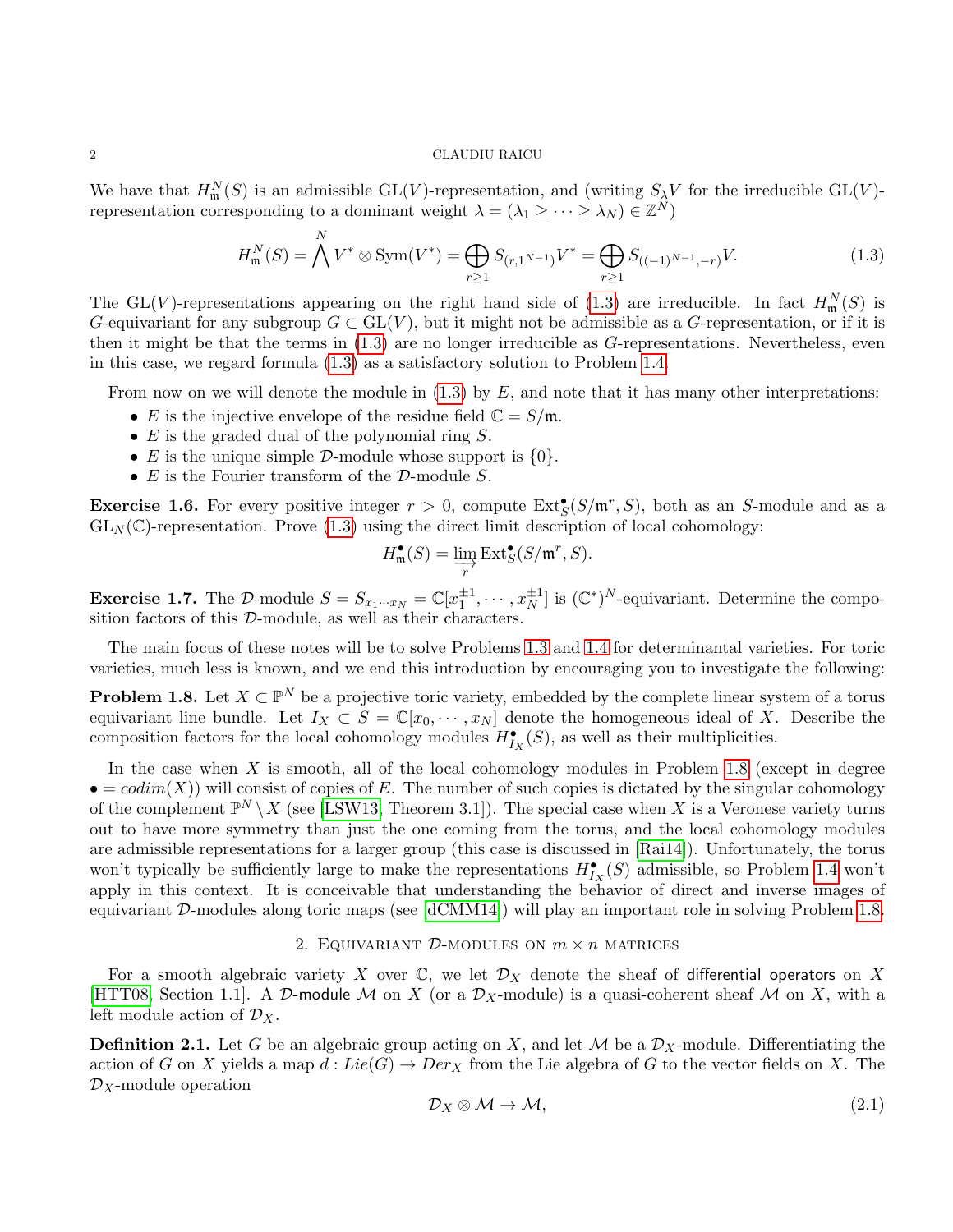composed with d yields an action of  $Lie(G)$  on M. The  $\mathcal{D}_X$ -module M is G-equivariant if

- (a)  $M$  admits an action of  $G$  compatible with  $(2.1)$ .
- (b) The action of  $Lie(G)$  on M obtained by differentiating the action of G on M coincides with the one induced from  $d: Lie(G) \to Der_X$  and  $(2.1)$ .

**Exercise 2.2.** Verify that the D-module in Exercise [1.7](#page-1-3) is indeed  $(\mathbb{C}^*)^N$ -equivariant.

The following theorem gives a classification of the simple equivariant  $D$ -modules, for a group action with finitely many orbits (see [\[HTT08,](#page-12-3) Section 11.6]):

**Theorem 2.3.** Let G be an algebraic group acting on a smooth algebraic variety X with finitely many orbits. There is a one-to-one correspondence between:

- (a) Simple G-equivariant D-modules on X.
- (b) Pairs  $(O, L)$  where O is a G-orbit, and L is an irreducible representation of the component group of the isotropy group of O.

Here by the isotropy group of O we mean the stabilizer of any element in  $O$  (they are all isomorphic). For an algebraic group  $H$ , we denote by  $H_0$  the connected component of the identity, which is a normal subgroup of H. The quotient  $H/H_0$  is the component group of H.

**Exercise 2.4.** Classify all the simple  $(\mathbb{C}^*)^N$ -equivariant D-modules on  $X = \mathbb{A}^N$ . Show that they are precisely the composition factors of the D-module  $S_{x_1\cdots x_N}$  in Exercise [1.7.](#page-1-3) Show that they all appear as local cohomology modules  $H_I^{\bullet}(S)$  for appropriate ideals I.

<span id="page-2-0"></span>**Example 2.5.** Let  $d > 0$  be a positive integer and let  $G = \mathbb{C}^*$  act on  $X = \mathbb{A}^1$  via,  $t \cdot a = t^d a$  for  $t \in \mathbb{C}^*$  and  $a \in \mathbb{A}^1$ . If we let  $S = \mathbb{C}[x]$  denote the coordinate ring of  $\mathbb{A}^1$ , then  $\mathbb{C}^*$  acts on S via  $t \cdot x = t^{-d}x$ . There are two orbits for this action, namely  $O_0 = \{0\}$  and  $O_1 = \mathbb{A}^1 \setminus \{0\}$ . The isotropy group of  $O_0$  is  $\mathbb{C}^*$ , which is connected. We get one simple D-module corresponding to  $O_0$ , namely  $S_x/S(=E)$ . The isotropy group of  $O_1$ has  $d$  connected components, and its component group is cyclic of order  $d$ . The corresponding  $D$ -modules are S (which corresponds to the trivial representation), and  $M_i = x^{-i/d} S_x$ , for  $i = 1, \dots, d - 1$ . The action of  $\mathbb{C}^*$  on  $M_i$  is given by  $t \cdot x^{-i/d+n} = t^{i-dn} x^{-i/d+n}$ .

Exercise 2.6. Show that the D-modules in Example [2.5](#page-2-0) are simple,  $\mathbb{C}^*$ -equivariant, and pairwise nonisomorphic.

We now focus on the case when X is the vector space of  $m \times n$  matrices,  $m \geq n$ , and  $G = GL_m(\mathbb{C}) \times GL_n(\mathbb{C})$ acts via row and column operations. The orbit decomposition is  $X = O_0 \cup O_1 \cup \cdots \cup O_n$ , where  $O_i$  is the orbit of matrices of rank i. Its isotropy group is connected, so each  $O_i$  gives rise to precisely one simple G-equivariant D-module, which we denote by  $D_i$ . One has  $D_0 = E$ ,  $D_n = S$ , but the other  $D_i$ 's are more mysterious. We start by describing their characters. We write  $\mathbb{Z}_{dom}^n$  for the collection of dominant weights  $\lambda = (\lambda_1 \geq \cdots \geq \lambda_n) \in \mathbb{Z}^n$ . Given  $\lambda \in \mathbb{Z}_{dom}^n$  and  $0 \leq s \leq n$ , we define

$$
\lambda(s) = (\lambda_1, \cdots, \lambda_s, \underbrace{s - n, \cdots, s - n}_{m-n}, \lambda_{s+1} + (m - n), \cdots, \lambda_n + (m - n)) \in \mathbb{Z}^m.
$$
 (2.2)

<span id="page-2-2"></span>**Theorem 2.7** ([\[Rai15\]](#page-12-4),[\[RW14a\]](#page-13-0)). The decomposition into irreducible  $GL_m(\mathbb{C}) \times GL_n(\mathbb{C})$ -representations of the D-module  $D_s$  is given by:

<span id="page-2-1"></span>
$$
D_s = \bigoplus_{\substack{\lambda \in \mathbb{Z}_{dom}^n \\ \lambda_s \ge s - n \\ \lambda_{s+1} \le s - m}} S_{\lambda(s)} \mathbb{C}^m \otimes S_{\lambda} \mathbb{C}^n.
$$
 (2.3)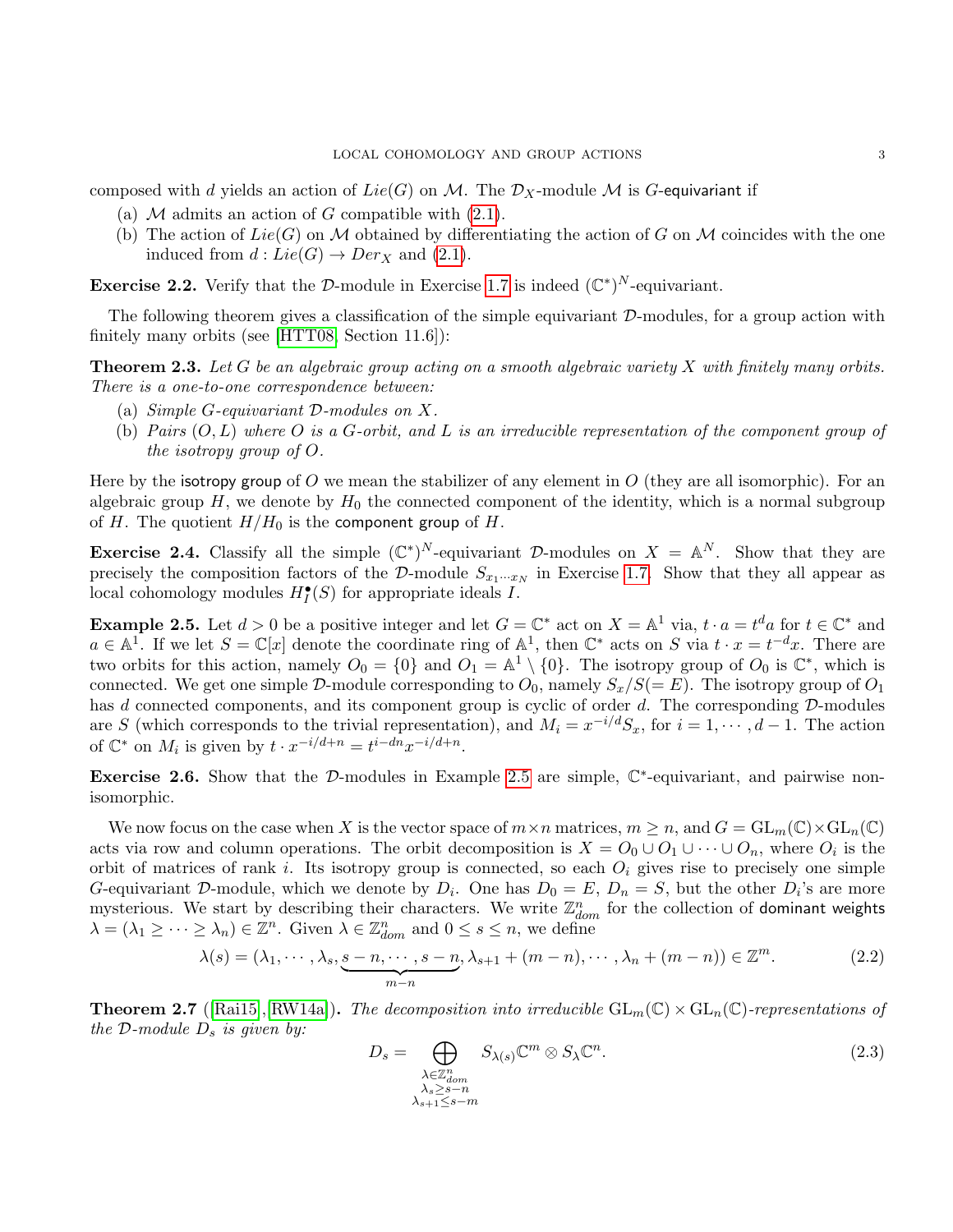We obtain the following description of the D-modules  $D_s$  in the case when  $m = n$ .

<span id="page-3-0"></span>**Corollary 2.8.** Assume that  $m = n$  and write  $det = det(x_{ij})$  for the determinant of the generic  $n \times n$ matrix. For  $s = 0, \dots, n$  we let  $F_s = \langle det^{s-n} \rangle_{\mathcal{D}}$  denote the D-module generated by  $det^{s-n}$ . The D-module  $S_{det}$  has a composition series  $0 \subset S = F_n \subset F_{n-1} \subset \cdots \subset F_0 = S_{det}$ , where  $F_s/F_{s+1} \simeq D_s$ .

Exercise 2.9. Prove Corollary [2.8.](#page-3-0)

## 3. Bernstein-Sato polynomials

Let  $S = \mathbb{C}[x_1, \dots, x_N]$ , and let  $\mathcal D$  denote the associated Weyl algebra. Given a non-zero element  $f \in S$ , the Bernstein–Sato polynomial of f, denoted  $b_f = b_f(s)$ , is the monic polynomial of minimal degree for which there exists a differential operator  $P \in \mathcal{D}[s]$  such that

<span id="page-3-1"></span>
$$
P \cdot f^{s+1} = b_f(s) \cdot f^s. \tag{3.1}
$$

 $b_f(s)$  should be interpreted as a measure of the singularity of the affine variety  $Z(f)$  defined by the vanishing of f.  $Z(f)$  is smooth precisely when  $b_f(s)$  is a linear form.

**Exercise 3.1.** Show that for  $f = x_1^2 + \cdots + x_N^2$ ,

 $b_f(s) = (s+1) \cdot (s+N/2).$ 

We are not aware of any counterexample to the following:

<span id="page-3-2"></span>**Conjecture 3.2.** For a rational number  $s \in \mathbb{Q}$ ,  $f^s$  and  $f^{s+1}$  generate distinct D-modules if and only if s is a root of  $b_f$ .

One implication of this conjecture is clear: if s is not a root of  $b_f$  then  $b_f(s) \neq 0$ , and [\(3.1\)](#page-3-1) shows that  $f^s$ is contained in the D-module generated by  $f^{s+1}$ . The case of interest for us is when  $S = \mathbb{C}[x_{ij} : i, j = \overline{1,n}]$ is the ring of polynomial functions on the vector space of  $n \times n$  complex matrices, and  $f = \det = \det(x_{ij})$ . As you will prove shortly, the Bernstein-Sato polynomial of the generic determinant is given by:

<span id="page-3-4"></span>
$$
b_{\det}(s) = (s+1) \cdot (s+2) \cdots (s+n). \tag{3.2}
$$

**Exercise 3.3.** In the case  $n = 2$ , prove via a direct calculation that det<sup>-2</sup> is not contained in the D-module generated by  $det^{-1}$ .

**Exercise 3.4.** Use Corollary [2.8](#page-3-0) in order to prove Conjecture [3.2](#page-3-2) in the special case when  $f$  is the determinant of the generic  $n \times n$  matrix.

Cayley's identity (see [\[CSS13,](#page-12-5) Sec. 2.6] for some historical remarks)

<span id="page-3-3"></span>
$$
\det(\partial_{ij}) \cdot \det^{s+1} = (s+1) \cdot (s+2) \cdots (s+n) \cdot \det^s \tag{3.3}
$$

provides an upper bound for the Bernstein-Sato polynomial of the generic determinant.

**Exercise 3.5.** Prove Cayley's identity [\(3.3\)](#page-3-3) in the case when  $n = 2$ .

Exercise 3.6. Prove [\(3.2\)](#page-3-4) using Cayley's identity and Corollary [2.8.](#page-3-0)

The only other approach for computing the Bernstein-Sato polynomial of the determinant that we are aware of is based on the theory of prehomogeneous vector spaces [\[Kim03\]](#page-12-6).

**Exercise 3.7.** Determine  $b_f(s)$  for  $f = x_1^{a_1} \cdots x_r^{a_r}$ , where  $a_1, \cdots, a_r$  are positive integers.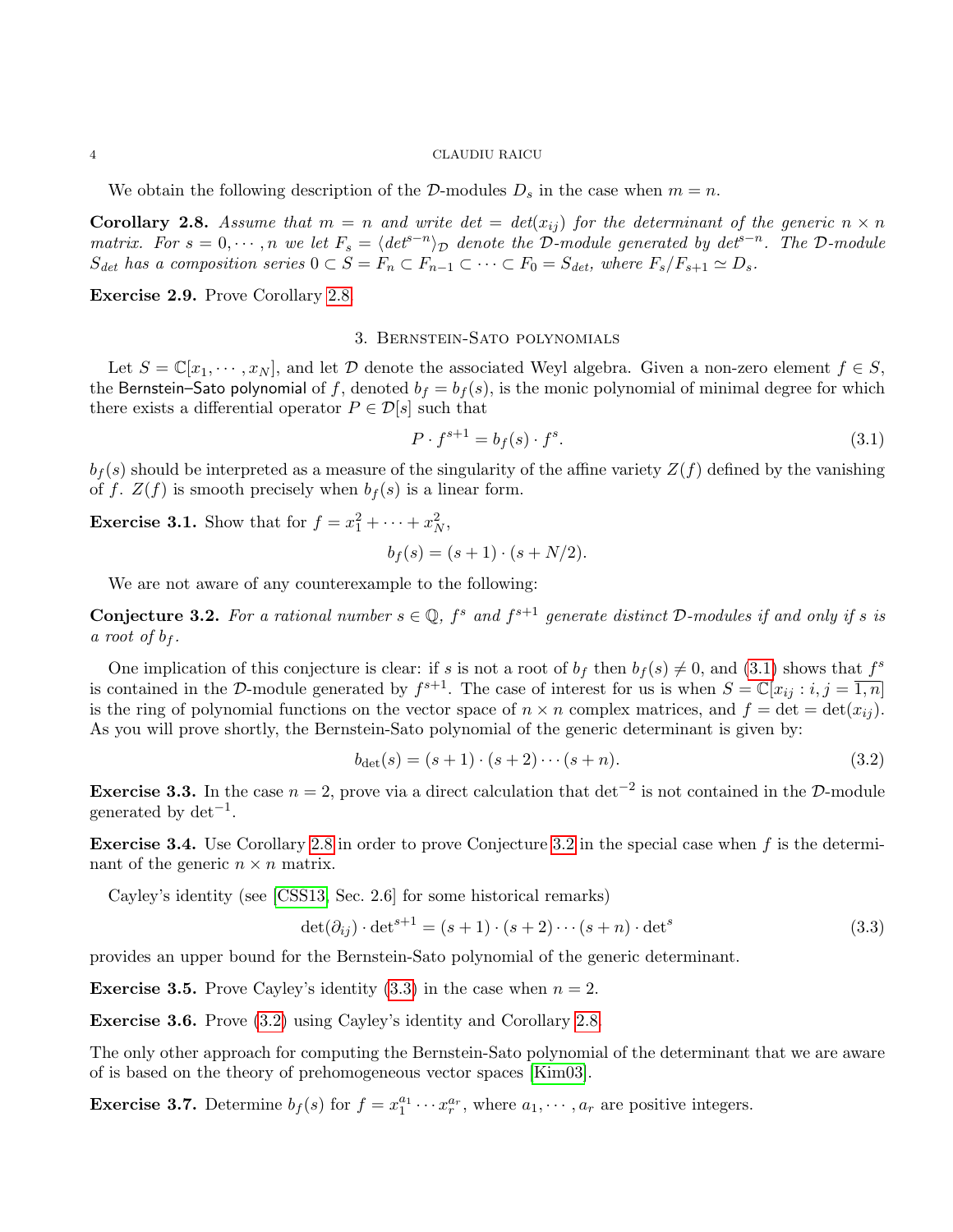Consider now the generic  $m \times n$  matrix  $(x_{ij})$ , and let  $I_p$  denote the ideal generated by its  $p \times p$  minors. The Bernstein-Sato polynomial  $b_I(s)$  can be defined for an arbitrary ideal I in a polynomial ring, and even more generally in the non-affine setting [\[BMS06\]](#page-12-7). The following Conjecture appears, in the case  $m = n$ , in [\[Bud13\]](#page-12-8):

**Conjecture 3.8.** The Bernstein–Sato polynomial of the ideal of  $p \times p$  minors of the generic  $m \times n$  matrix is

$$
b_{I_p}(s) = \prod_{i=0}^{p-1} \left( s + \frac{(m-i) \cdot (n-i)}{p-i} \right).
$$

## 4. Local cohomology with support in determinantal ideals

For positive integers  $m \geq n$ , we consider the ring  $S = \text{Sym}(\mathbb{C}^m \otimes \mathbb{C}^n)(= \mathbb{C}[x_{ij}])$  of polynomial functions on the vector space of  $m \times n$  complex matrices. The ring S admits an action of the group  $GL = GL_m(\mathbb{C}) \otimes$  $GL_n(\mathbb{C})$ . For  $p = 1, \dots, n$ , we let  $I_p$  denote the ideal of  $p \times p$  minors of the generic matrix  $(x_{ij})$ . In this section we solve Problems [1.3](#page-0-3) and [1.4](#page-0-2) for the ideals  $I_p \subset S$ . To state the results, we need to introduce some notation.

We let  $\Gamma$ (GL) denote the Grothendieck group of admissible GL-representations.  $\Gamma$ (GL) is a direct product of copies of  $\mathbb{Z}$ , indexed by  $\{S_{\lambda}\mathbb{C}^m \otimes S_{\mu}\mathbb{C}^n : \lambda \in \mathbb{Z}_{dom}^m, \mu \in \mathbb{Z}_{dom}^n\}$ , the set of irreducible finite dimensional representations of GL. For  $0 \leq s \leq n$ , we define  $h_s \in \Gamma(\text{GL})$  via

<span id="page-4-1"></span>
$$
h_s = \sum_{\substack{\lambda \in \mathbb{Z}_{dom}^n \\ \lambda_s \ge s - n \\ \lambda_{s+1} \le s - m}} S_{\lambda(s)} F \otimes S_{\lambda} G.
$$
\n(4.1)

If we denote by  $[M]_{\Gamma(\text{GL})}$  the class in  $\Gamma(\text{GL})$  of an admissible representation M, then  $h_s = [D_s]_{\Gamma(\text{GL})}$  $(see (2.3)).$  $(see (2.3)).$  $(see (2.3)).$ 

We write  $p(a, b; c)$  for the number of partitions of c contained in an  $a \times b$  rectangle, and define the Gauss polynomial (or Gaussian binomial coefficient)  $\binom{a+b}{b}$  $\binom{+b}{b}_w$  to be the generating function for the sequence  $p(a, b; c)_{c \geq 0}$ :

<span id="page-4-0"></span>
$$
\binom{a+b}{a}_w = \sum_{c\geq 0} p(a,b;c) \cdot w^c = \sum_{b\geq t_1\geq t_2\geq \dots \geq t_a\geq 0} w^{t_1+\dots+t_a} = \frac{(1-w^{a+b})(1-w^{a+b-1})\cdots(1-w^{a+1})}{(1-w^b)(1-w^{b-1})\cdots(1-w)}.\tag{4.2}
$$

The polynomial  $\binom{a+b}{a}$  $\binom{+b}{a}_{w^2}$  can also be interpreted as the Poincaré polynomial of the Grassmannian of a planes in  $(a + b)$ -dimensional space.

Exercise 4.1. Verify the 2nd and 3rd equalities in [\(4.2\)](#page-4-0).

<span id="page-4-2"></span>**Theorem 4.2** ([\[RW14a\]](#page-13-0),[\[RWW14\]](#page-13-1)). For each  $p = 1, \dots, n$ , the local cohomology groups  $H_{I_p}^{\bullet}(S)$  are admissible GL-representations. If we define formal polynomials  $H_p^{\text{GL}}(w)$  with coefficients in  $\Gamma(\text{GL})$  via

$$
H_p^{\rm GL}(w) = \sum_{j=0}^{mn} [H_{I_p}^j(S)]_{\Gamma({\rm GL})} \cdot w^j,
$$

then using the notation  $(4.1)$  we have

$$
H_p^{\rm GL}(w) = \sum_{s=0}^{p-1} h_s \cdot w^{(n-p+1)^2 + (n-s) \cdot (m-n)} \cdot \binom{n-s-1}{p-s-1}_{w^2}.
$$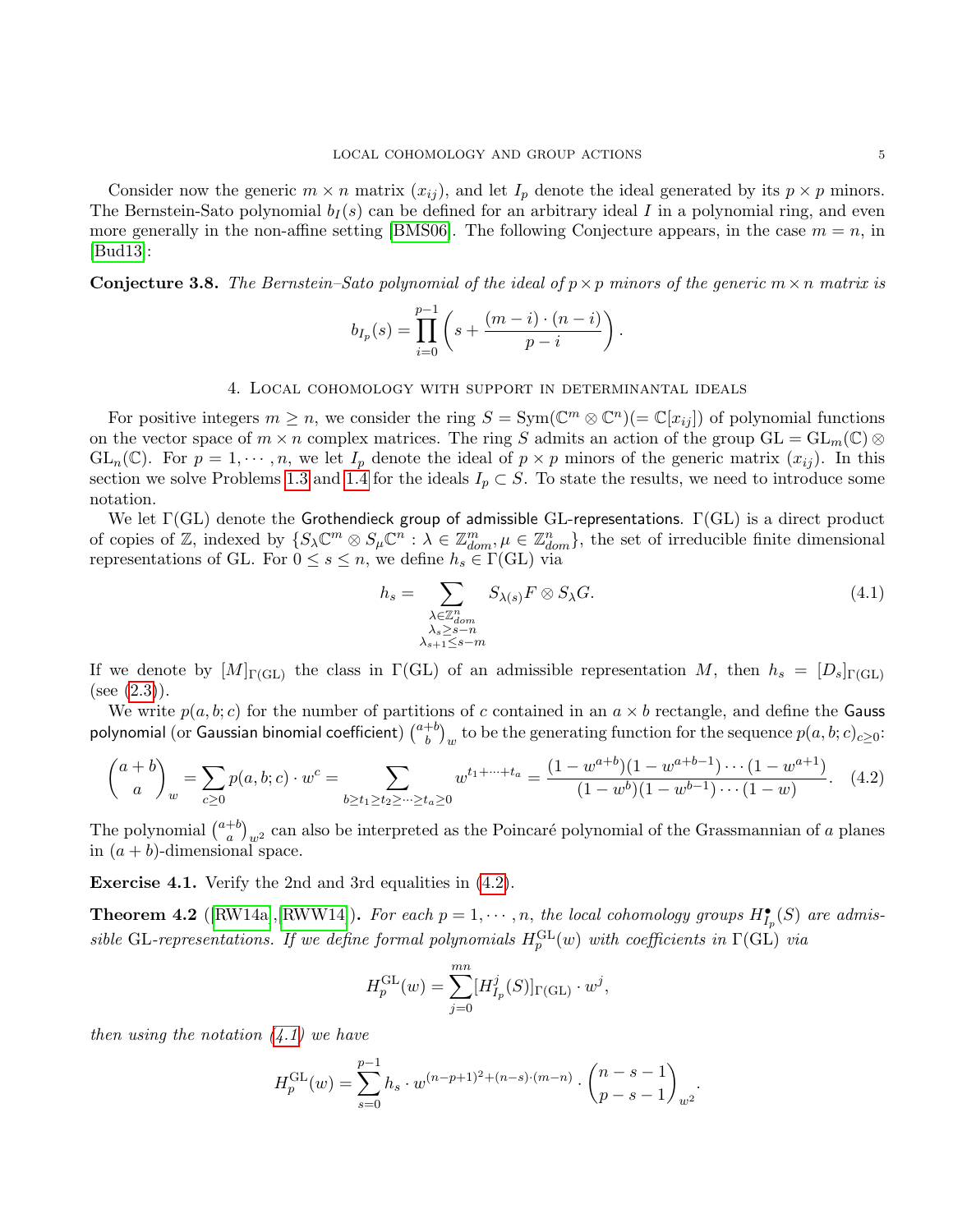Theorem [4.2](#page-4-2) provides a complete answer to Problem [1.4,](#page-0-2) so we now have to address Problem [1.3.](#page-0-3) We let  $\Gamma(X, GL)$  denote the Grothendieck group of GL-equivariant holonomic  $\mathcal{D}_X$ -modules, where X is the vector space of  $m \times n$  matrices. It is the free abelian group on the set  $\{D_0, D_1, \dots, D_n\}$  of simple equivariant D-modules described in Section [2.](#page-1-4) We get

<span id="page-5-0"></span>**Corollary 4.3.** If we define formal polynomials  $H_p^{\mathcal{D}}(w)$  with coefficients in  $\Gamma(X, GL)$  via

$$
H_p^{\mathcal{D}}(w) = \sum_{j=0}^{mn} [H_{I_p}^j(S)]_{\Gamma(X,\text{GL})} \cdot w^j,
$$

then

$$
H_p^{\mathcal{D}}(w) = \sum_{s=0}^{p-1} [D_s]_{\Gamma(X,\text{GL})} \cdot w^{(n-p+1)^2 + (n-s) \cdot (m-n)} \cdot \binom{n-s-1}{p-s-1}_{w^2}.
$$

**Exercise 4.4.** Prove Corollary [4.3,](#page-5-0) and use it to describe the D-modules  $D_0, \dots, D_{n-1}$  as local cohomology modules in the case when  $m > n$  (compare with Corollary [2.8\)](#page-3-0).

Theorem [4.2](#page-4-2) implies that the maximal cohomological index for which  $H_{I_p}^{\bullet}(S)$  is non-zero (the cohomological dimension of the ideal  $I_p$ ) is obtained for  $s = 0$  and is equal to

$$
(n-p+1)^{2} + n \cdot (m-n) + (p-1) \cdot (n-p) = m \cdot n - p^{2} + 1.
$$

This was first observed in [\[BS90\]](#page-12-9). Using the fact that once we invert one of the entries of a generic  $m \times n$ matrix,  $I_p$  becomes  $I_{p-1}$  for a generic  $(m-1) \times (n-1)$  matrix, it follows easily from the above that

<span id="page-5-1"></span>
$$
H_{I_p}^j(S) \neq 0 \text{ for } j = (m - s) \cdot (n - s) - (p - s)^2 + 1, \ s = 0, 1, \cdots, p - 1. \tag{4.3}
$$

For maximal minors  $(p = n)$  this non-vanishing result is sharp, and this was first explained in [\[Wit12\]](#page-13-2). The next result, which is a direct consequence of Theorem [4.2,](#page-4-2) says that many more of the local cohomology modules  $H_I^j$  $I_p^{\jmath}(S)$  are non-zero when  $p < n$ , namely:

<span id="page-5-2"></span>Corollary 4.5. If  $p \le n \le m$  then  $H_I^j$  $\mathcal{I}_{I_p}^{\jmath}(S) \neq 0$  precisely when

$$
j = (n - p + 1)^2 + (n - s) \cdot (m - n) + 2 \cdot k, \text{ for } 0 \le s \le p - 1 \text{ and } 0 \le k \le (p - s - 1) \cdot (n - p).
$$

The non-vanishing statement [\(4.3\)](#page-5-1) is obtained for  $k = (p - s - 1) \cdot (n - p)$ .

### Exercise 4.6. Prove Corollary [4.5.](#page-5-2)

The conclusion of Corollary [4.5](#page-5-2) contrasts with the positive characteristic situation where the only nonvanishing local cohomology module appears in degree  $j = (m - p + 1) \cdot (n - p + 1)$  (see [\[HE71,](#page-12-10) Cor. 4] or [\[BV88,](#page-12-11) Cor. 5.18] where it is shown that  $I_p$  is perfect, and [\[PS73,](#page-12-12) Prop. 4.1] where a local cohomology vanishing result for perfect ideals in positive characteristic is proved; see also Wenliang's lecture). For determinantal ideals over arbitrary rings one can't expect such explicit results as Theorem [4.2,](#page-4-2) but see [\[LSW13\]](#page-12-0) and the references therein.

## 5. Cohen-Macaulayness of modules of covariants

One of the motivations behind the investigation of characters of local cohomology modules is an attempt to characterize the Cohen-Macaulay property for modules of covariants. This problem has a long history, originating in the work of Stanley [\[Sta82\]](#page-13-3) on solution sets of linear Diophantine equations (see [\[VdB95\]](#page-13-4) for a survey, and [\[VdB91\]](#page-13-5)). When G is a reductive group and W is a finite dimensional G-representation over the complex numbers, a celebrated theorem of Hochster and Roberts [\[HR74\]](#page-12-13) asserts that the ring of invariants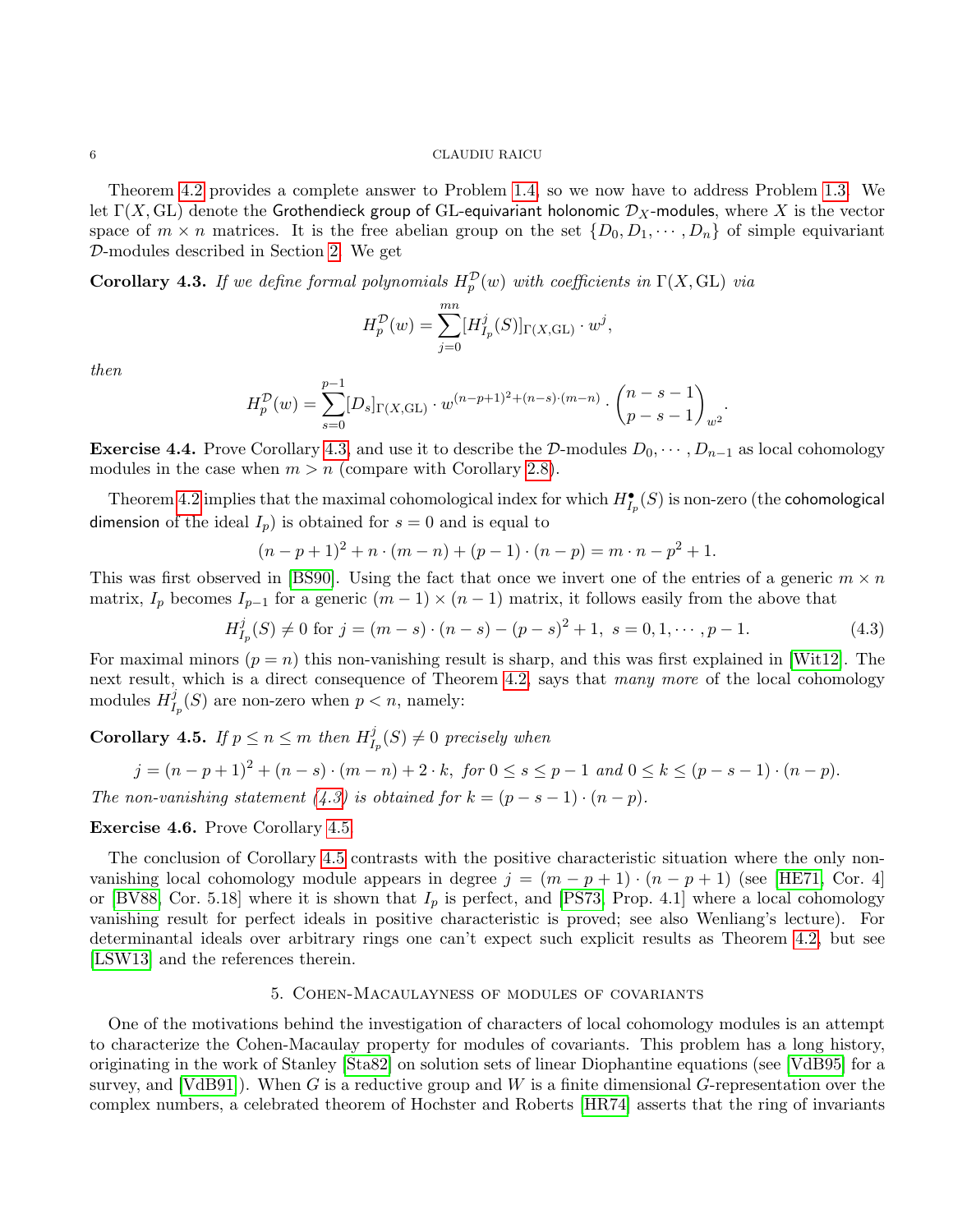$S^G$ , with respect to the natural action of G on the polynomial ring  $S = Sym(W)$ , is Cohen-Macaulay. If U is another finite dimensional G-representation, the associated module of covariants is defined as  $(S \otimes U)^G,$ and is a finitely generated  $S^G$ -module.

**Problem 5.1.** For a reductive group  $G$ , and a finite dimensional complex  $G$ -representation  $W$ , consider  $S = \text{Sym}(W)$  with the induced G-action. Classify the irreducible representations U for which the module of covariants  $(S \otimes U)^G$  is Cohen-Macaulay.

<span id="page-6-0"></span>**Exercise 5.2.** Let m denote the maximal homogeneous ideal of the ring of invariants  $S^G$ , and let  $I = \mathfrak{m}S$ denote its extension to an ideal of S. Show that

$$
H_{\mathfrak{m}}^j((S \otimes U)^G) = (H_I^j(S) \otimes U)^G.
$$

The module of covariants  $(S \otimes U)^G$  is Cohen-Macaulay if and only if the local cohomology groups  $H^j_\mathfrak{m}((S \otimes U)^G)$  $U^G$ ) vanish for  $j < \dim(S^G)$ . Therefore Exercise [5.2](#page-6-0) shows that in order to prove the (non-)vanishing of local cohomology for a module of covariants, it is sufficient to understand when  $U^*$  appears as a subrepresentation of  $H_I^j$  $I^{\jmath}(S)$ .

When the representation W is "small", the ring of invariants  $S^G$  is trivial and all the modules of covariants are Cohen-Macaulay. For "large" W however, it is quite rare that  $(S \otimes U)^G$  is Cohen-Macaulay. The following result illustrates this in a special situation.

<span id="page-6-1"></span>**Theorem 5.3** ([\[RWW14\]](#page-13-1)). Let  $m > n$  be positive integers, and let  $G = SL_n(\mathbb{C})$  be the special linear group, and  $W = (\mathbb{C}^n)^{\oplus m}$  be a direct sum of m copies of the standard representation. If  $S = \text{Sym}(W)$ , and  $U = S_{\mu} \mathbb{C}^n$ is the irreducible G-representation associated to the partition  $\mu = (\mu_1 \ge \mu_2 \ge \cdots \ge \mu_n = 0)$  then  $(S \otimes U)^G$ is Cohen-Macaulay if and only if  $\mu_s - \mu_{s+1} < m - n$  for all  $s = 1, \dots, n - 1$ .

In the case when  $m = n + 1$ , the Theorem on Covariants asserts that the only Cohen-Macaulay modules of covariants are direct sums of copies of  $S^G$ , which is remarked at the end of [\[Bri93\]](#page-12-14). The case  $n = 3$  of the theorem is explained in [\[VdB99\]](#page-13-6), while the case  $n = 2$  for an arbitrary G-representation W is treated in [\[VdB94\]](#page-13-7).

<span id="page-6-2"></span>**Exercise 5.4.** Show that the ring of invariants  $S^G$  for  $G = SL_n(\mathbb{C})$  and  $S = Sym(\mathbb{C}^m \otimes \mathbb{C}^n)$  is the  $\mathbb{C}$ -algebra generated by the  $n \times n$  minors of the generic  $m \times n$  matrix.

Exercise 5.5. With the notation from Theorem [5.3,](#page-6-1) which modules of covariants are Cohen-Macaulay in the case when  $m \leq n$ ?

**Exercise 5.6.** Use the special case  $p = n$  of Theorem [4.2](#page-4-2) and Exercises [5.2](#page-6-0) and [5.4](#page-6-2) in order to prove Theorem [5.3.](#page-6-1)

## 6. Syzygies of thickenings of determinantal ideals

For positive integers  $m \geq n$ , let  $S = Sym(\mathbb{C}^m \otimes \mathbb{C}^n)$  be the ring of polynomial functions on the vector space of  $m \times n$  complex matrices, and let  $GL = GL_m(\mathbb{C}) \times GL_n(\mathbb{C})$ . The ring S decomposes into irreducible GL-representations according to Cauchy's formula:

$$
S = \bigoplus_{\lambda = (\lambda_1 \geq \lambda_2 \geq \dots \geq \lambda_n \geq 0)} S_{\lambda} \mathbb{C}^m \otimes S_{\lambda} \mathbb{C}^n.
$$

For each  $\lambda$ , we let  $I_\lambda$  denote the ideal in S generated by the irreducible representation  $S_\lambda \mathbb{C}^m \otimes S_\lambda \mathbb{C}^n$ . Every ideal  $I \subset S$  which is preserved by the GL-action is a sum of ideals  $I_\lambda$ : such ideals I have been classified and their geometry has been studied by De Concini, Eisenbud and Procesi in the 80s [\[dCEP80\]](#page-12-15). Nevertheless, their syzygies are still mysterious, and in particular the following problem remains unsolved: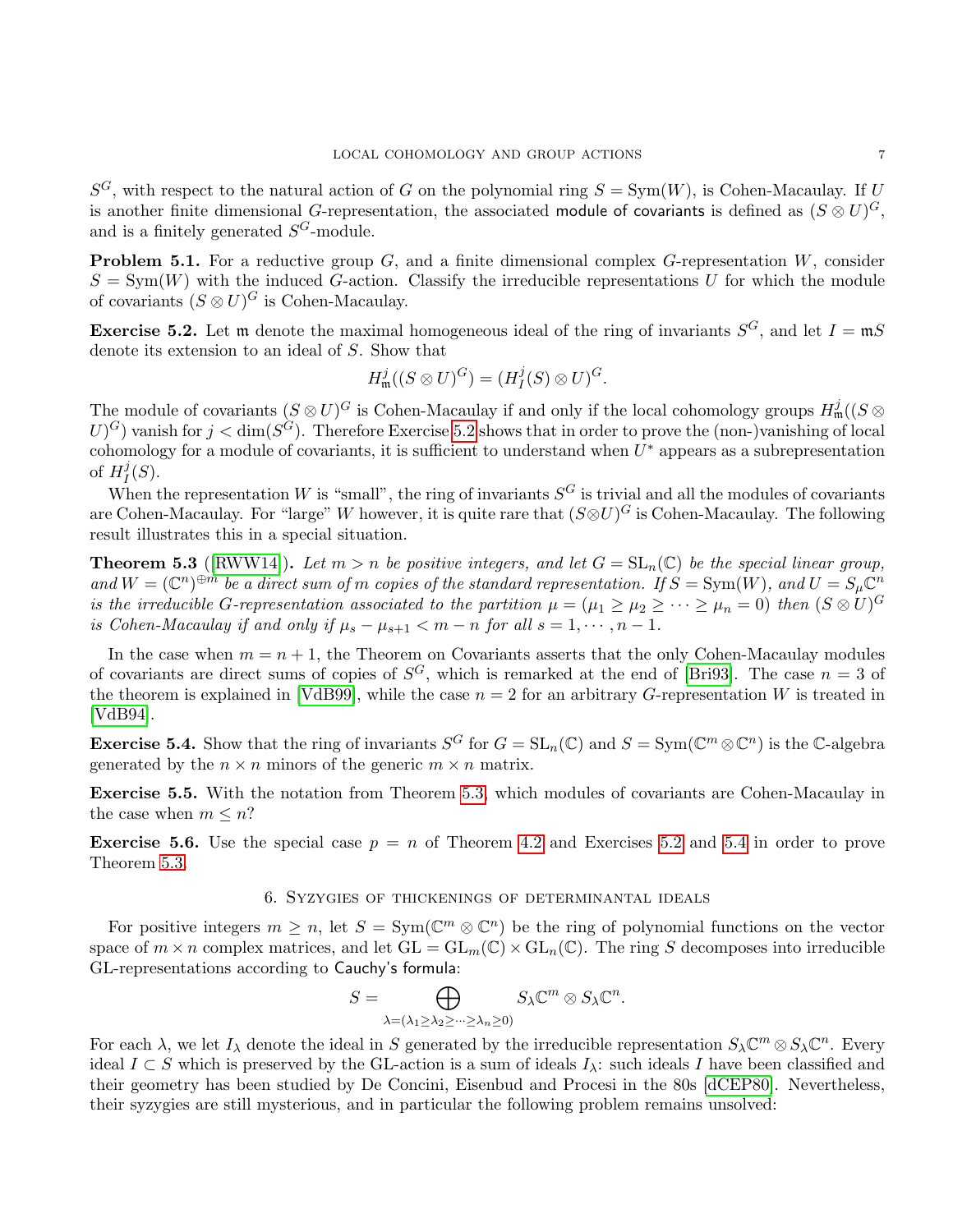<span id="page-7-0"></span>**Problem 6.1.** Describe the syzygies of the ideals  $I_{\lambda}$ , together with their structure as GL-representations.

<span id="page-7-2"></span>**Exercise 6.2.** Classify the GL-invariant ideals in the case when  $n = 1$ , and compute their syzygies (see Exercise [8.2\)](#page-9-0).

In what follows we explain the solution to Problem [6.1](#page-7-0) in the case when  $\lambda$  is a rectangular partition, which means that there exist positive integers a, b such that  $\lambda_1 = \cdots = \lambda_a = b$  and  $\lambda_i = 0$  for  $i > a$  (alternatively, the Young diagram associated to  $\lambda$  is the  $a \times b$  rectangle). In this case we write  $\lambda = a \times b$  and  $I_{\lambda} = I_{a \times b}$ . One can think of  $I_{a\times b}$  as the smallest GL-equivariant ideal which contains the b-th powers of the  $a \times a$ minors of the generic matrix of indeterminates  $(x_{ij})$ . What distinguishes the ideals  $I_{\alpha\times b}$  among all the  $I_{\lambda}$ 's is that they define a scheme without embedded components, so from a geometric point of view they form the simplest class of GL-equivariant ideals after the reduced (and prime) ideals of minors. Examples of ideals  $I_{a\times b}$  include:

- $I_{a\times 1} = I_a$ , the ideal generated by the  $a \times a$  minors of  $(x_{ij})$ .
- $I_{n \times b} = I_n^b$ , the b-th power of the ideal  $I_n$  of maximal minors of  $(x_{ij})$ .
- $I_{1\times b}$ , the ideal of  $b\times b$  permanents of  $(x_{ij})$ : here by a  $b\times b$  permanent of  $(x_{ij})$  we mean the permanent of a  $b \times b$  matrix obtained by selecting b rows and b columns of  $(x_{ij})$ , not necessarily distinct; for instance, when  $m = n = 2$  we have:

<span id="page-7-1"></span>
$$
I_{1\times2} = (x_{11}^2, x_{12}^2, x_{21}^2, x_{22}^2, x_{11}x_{12}, x_{11}x_{21}, x_{12}x_{22}, x_{21}x_{22}, x_{11}x_{22} + x_{12}x_{21}).
$$
\n(6.1)

**Exercise 6.3.** Verify that the ideal  $I_{1\times 2}$  in [\(6.1\)](#page-7-1) is preserved by the GL-action.

To state the main result, we'll need some notation. Write  $\mathcal{R} = Rep_{\text{GL}}$  for the representation ring of the group GL, and for a given GL-representation M, let  $[M]_{\mathcal{R}}$  denote its class in  $\mathcal{R}$ . Let

$$
B_{i,j}(I_{a\times b}) = \text{Tor}_i^S(I_{a\times b}, \mathbb{C})_j
$$
\n(6.2)

denote the vector space of *i*-syzygies of degree j of  $I_{a\times b}$ . We encode the syzygies of  $I_{a\times b}$  into the equivariant Betti polynomial

$$
B_{a \times b}(z, w) = \sum_{i,j \in \mathbb{Z}} [B_{i,j}(I_{a \times b})]_{\mathcal{R}} \cdot w^i \cdot z^j \in \mathcal{R}[z, w],\tag{6.3}
$$

so the variable  $z$  keeps track of the internal degree, while  $w$  keeps track of the homological degree.

If r, s are positive integers,  $\alpha$  is a partition with at most r parts  $(\alpha_i = 0$  for  $i > r)$  and  $\beta$  is a partition with parts of size at most  $s$  ( $\beta_1 \leq s$ ), we construct the partition

$$
\lambda(r, s; \alpha, \beta) = (r + \alpha_1, \cdots, r + \alpha_r, \beta_1, \beta_2, \cdots).
$$
\n(6.4)

This is easiest to visualize in terms of Young diagrams: one starts with an  $r \times s$  rectangle, and attach  $\alpha$  to the right and  $\beta$  to the bottom of the rectangle. If  $r = 4$ ,  $s = 5$ ,  $\alpha = (4, 2, 1)$ ,  $\beta = (3, 2)$ , then



We write  $\mu'$  for the conjugate partition to  $\mu$  (obtained by transposing the Young diagram of  $\mu$ ) and consider the polynomials  $h_{r\times s} \in \mathcal{R}[z,w]$  given by

$$
h_{r \times s}(z, w) = \sum_{\alpha, \beta} S_{\lambda(r, s; \alpha, \beta)} \mathbb{C}^m \otimes S_{\lambda(r, s; \beta', \alpha')} \mathbb{C}^n \cdot z^{r \cdot s + |\alpha| + |\beta|} \cdot w^{|\alpha| + |\beta|}, \tag{6.6}
$$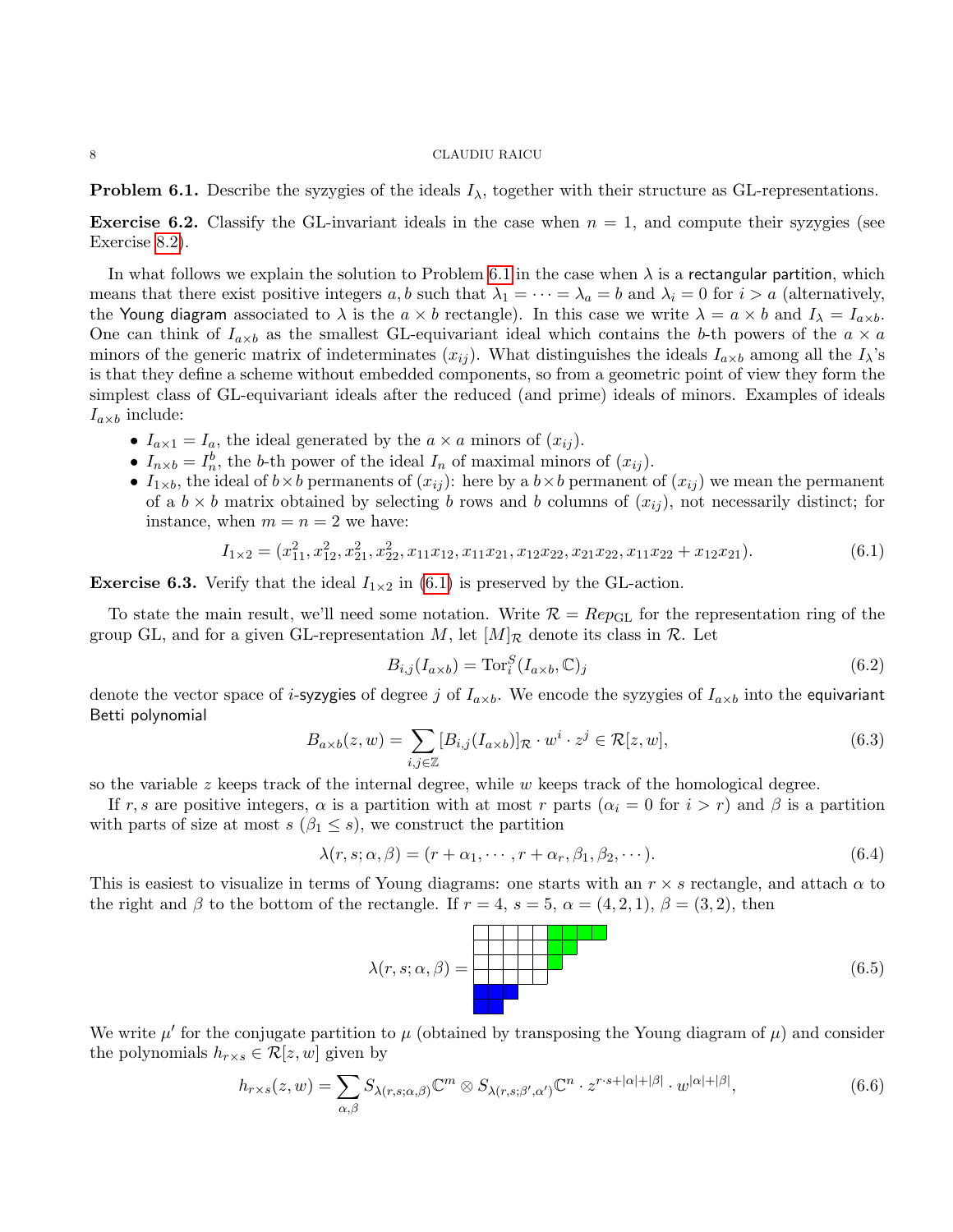where the sum is taken over partitions  $\alpha, \beta$  such that  $\alpha$  is contained in the min $(r, s) \times (n - r)$  rectangle  $(\alpha_1 \leq n-r, \alpha'_1 \leq \min(r,s))$  and  $\beta$  is contained in the  $(m-r) \times \min(r,s)$  rectangle  $(\beta_1 \leq \min(r,s))$  and  $\beta'_1 \leq m-r$ ). With the notation [\(4.2\)](#page-4-0) for Gauss polynomials, we have:

<span id="page-8-0"></span>**Theorem 6.4** ([\[RW14b\]](#page-13-8)). The equivariant Betti polynomial of  $I_{a \times b}$  is

$$
B_{a \times b}(z, w) = \sum_{q=0}^{n-a} h_{(a+q) \times (b+q)} \cdot w^{q^2 + 2q} \cdot \binom{q + \min(a, b) - 1}{q}_{w^2}
$$

When  $b = 1$ , this recovers the result of Lascoux on syzygies of determinantal varieties [\[Las78\]](#page-12-16). When  $a = n$ , we obtain the syzygies of the powers of the ideals of maximal minors, as originally computed by Akin–Buchsbaum–Weyman [\[ABW81\]](#page-12-17).

**Exercise 6.5.** Figure out what Theorem [6.4](#page-8-0) says in the case when  $n = 1$ , and compare to your result from Exercise [6.2.](#page-7-2)

**Exercise 6.6.** Determine the Betti table of the ideal  $I_{1\times 2}$  from [\(6.1\)](#page-7-1) in two ways: (a) using Theorem [6.4;](#page-8-0) (b) using Macaulay [\[GS\]](#page-12-18).

### 7. Bott's Theorem for Grassmannians

In order to solve the exercises in the subsequent sections, it will be important to be able to compute sheaf cohomology for certain GL-equivariant locally free sheaves on Grassmannians. This is the content of Bott's theorem which we explain in this section.

Consider a finite dimensional complex vector space W of dimension N, and a non-negative integer  $k \leq N$ . Consider the Grassmannian  $\mathbb{G} = \mathbb{G}(k, W)$  of k–dimensional quotients of W. The dimension of  $\mathbb{G}$  is  $d_{\mathbb{G}} =$  $k(N - k)$ . On G we have the tautological exact sequence

$$
0 \longrightarrow \mathcal{R} \longrightarrow W \otimes \mathcal{O}_{\mathbb{G}} \longrightarrow \mathcal{Q} \longrightarrow 0,
$$
\n
$$
(7.1)
$$

where R (resp. Q) denotes the universal sub-bundle (resp. quotient bundle). We have rank( $Q$ ) = k and rank $(\mathcal{R}) = N - k$ . The sheaf  $\Omega_{\mathbb{G}}^i$  of *i*-differential forms on  $\mathbb{G}$  is given by  $\Omega_{\mathbb{G}}^i = \bigwedge^i (\mathcal{R} \otimes \mathcal{Q}^*)$ . When  $\mathcal{E}$  is a locally free sheaf with rank $(\mathcal{E}) = e$ , we write  $\det(\mathcal{E}) = \bigwedge^e \mathcal{E}$  for its top exterior power. It will be useful to note that

$$
S_{(\lambda_1,\cdots,\lambda_e)}\mathcal{E}^* = S_{(-\lambda_e,\cdots,-\lambda_1)}\mathcal{E}, \text{ and } S_{\lambda}\mathcal{E} \otimes \det(\mathcal{E}) = S_{\lambda+(1^e)}\mathcal{E},
$$

and also that the canonical line bundle on G is

$$
\omega_{\mathbb{G}}=\det(\mathcal{R}\otimes\mathcal{Q}^*)=\det(\mathcal{R})^k\otimes\det(\mathcal{Q})^{k-N}.
$$

Consider two dominant weights  $\alpha = (\alpha_1, \dots, \alpha_k)$  and  $\beta = (\beta_1, \dots, \beta_{N-k})$ , and their concatenation  $\gamma = (\gamma_1, \dots, \gamma_N)$ . Let  $\delta = (N-1, \dots, 0)$ , and consider  $\gamma + \delta = (\gamma_1 + N - 1, \gamma_2 + N - 2, \dots, \gamma_N)$ . We write sort( $\gamma + \delta$ ) for the sequence obtained by arranging the entries of  $\gamma + \delta$  in non-increasing order, and define

$$
\tilde{\gamma} = \text{sort}(\gamma + \delta) - \delta. \tag{7.2}
$$

<span id="page-8-1"></span>Example 7.1. If  $k = 2$ ,  $N = 5$ ,  $\alpha = (3, 1)$  and  $\beta = (4, 4, 2)$  then  $\gamma = (3, 1, 4, 4, 2)$ ,  $\delta = (4, 3, 2, 1, 0)$ ,  $\gamma + \delta = (7, 4, 6, 5, 2), \text{ sort}(\gamma + \delta) = (7, 6, 5, 4, 2), \text{ and } \tilde{\gamma} = (3, 3, 3, 3, 2).$ 

**Theorem 7.2** (Bott). With the above notation, if  $\gamma + \delta$  has repeated entries, then

$$
H^t(\mathbb{G}, S_{\alpha} \mathcal{Q} \otimes S_{\beta} \mathcal{R}) = 0 \text{ for all } t \ge 0.
$$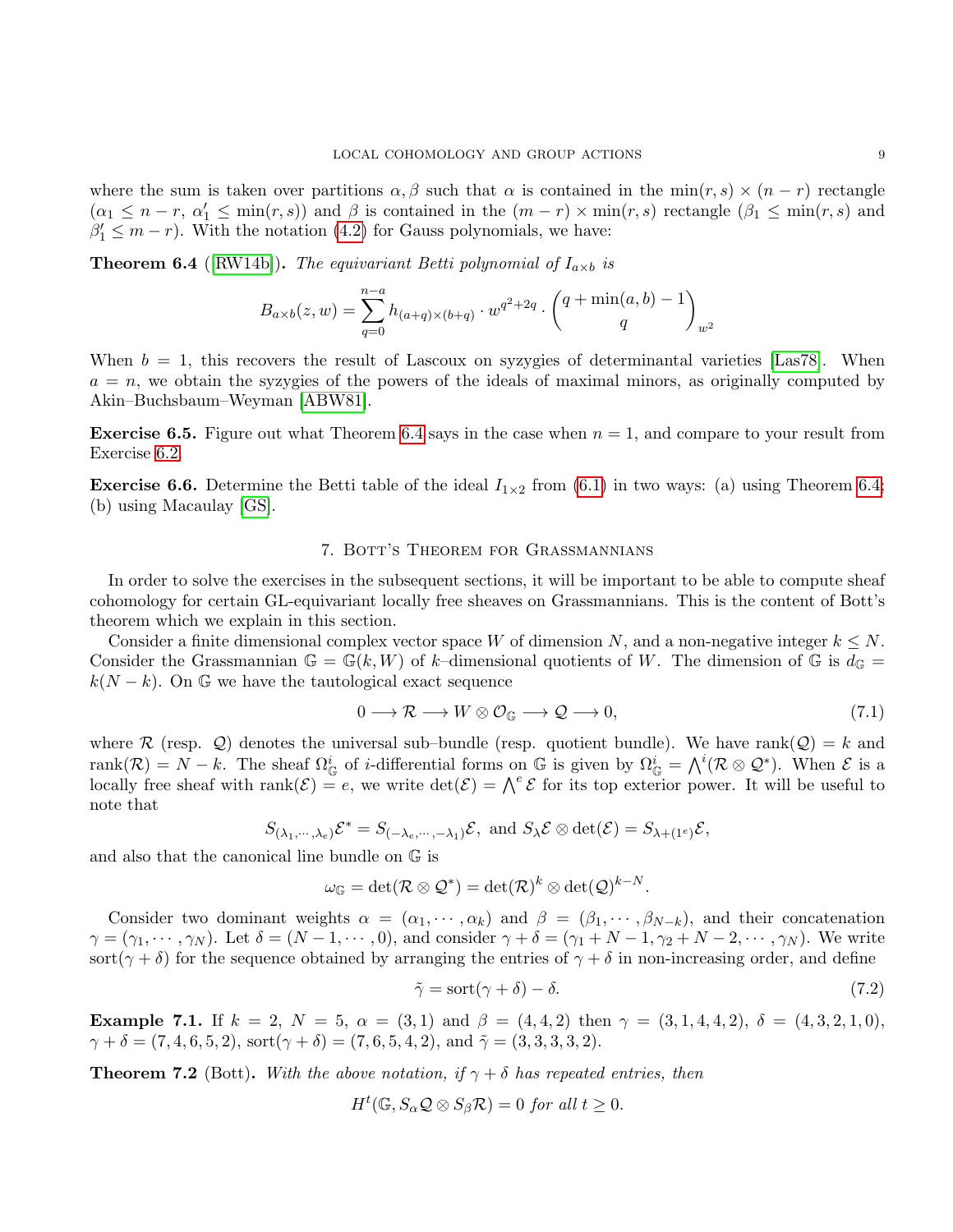Otherwise, writing l for the number of pairs  $(x, y)$  with  $1 \le x < y \le N$  and  $\gamma_x - x < \gamma_y - y$  (which is the number of inversions of the permutation that realizes the sorting of  $\gamma + \delta$ ), we have

$$
H^l(\mathbb{G}, S_\alpha\mathcal{Q}\otimes S_\beta\mathcal{R})=S_{\tilde{\gamma}}W,
$$

and  $H^t(\mathbb{G}, S_\alpha \mathcal{Q} \otimes S_\beta \mathcal{R}) = 0$  for  $t \neq l$ .

**Exercise 7.3.** Compute the cohomology groups  $H^{\bullet}(\mathbb{G}, S_{(3,1)}\mathcal{Q} \otimes S_{(4,4,2)}\mathcal{R})$ , where  $\mathbb{G} = \mathbb{G}(2,\mathbb{C}^5)$  as in Example [7.1.](#page-8-1)

**Exercise 7.4.** Prove Serre duality for locally free sheaves of the form  $S_{\alpha} \mathcal{Q} \otimes S_{\beta} \mathcal{R}$ :

$$
H^j(\mathbb{G},S_\alpha\mathcal{Q}\otimes S_\beta\mathcal{R})=H^{d_\mathbb{G}-j}(\mathbb{G},\omega_\mathbb{G}\otimes S_\alpha\mathcal{Q}^*\otimes S_\beta\mathcal{R}^*)^*.
$$

## 8. The geometric technique for computing syzygies and Ext modules

<span id="page-9-2"></span>Let X be a smooth projective complex algebraic variety and denote its dimension by  $d_X$ . Consider a finite dimensional vector space  $U$ , and a short exact sequence

<span id="page-9-1"></span>
$$
0 \longrightarrow \xi \longrightarrow U \otimes \mathcal{O}_X \longrightarrow \eta \longrightarrow 0,
$$
\n
$$
(8.1)
$$

where  $\xi, \eta$  are locally free sheaves on X. We think of  $U^*$  as an affine space, and of U as linear forms on  $U^*$ . We let  $Y = \text{Tot}_X(\eta^*)$  denote the total space of the bundle  $\eta^*$ , and define a morphism  $\pi : Y \to U^*$  via the commutative diagram

<span id="page-9-3"></span>
$$
Y = \text{Tot}_X(\eta^*) \longrightarrow U^* \times X
$$
\n
$$
\downarrow
$$
\n
$$
U^*
$$
\n
$$
(8.2)
$$

where the top map is the inclusion of  $\eta^*$  into the trivial bundle  $U^*$ , and the vertical map is the projection onto the  $U^*$  factor. We let  $S = \text{Sym}(U)$  and  $S = \text{Sym}_{\mathcal{O}_X}(\eta)$ .

Given a locally free coherent sheaf  $V$  on X, we define  $\mathcal{M}(V)$  by

$$
\mathcal{M}(\mathcal{V}) = \mathcal{V} \otimes \mathcal{S}.\tag{8.3}
$$

We think of  $\mathcal{M}(\mathcal{V})$  as a free S-module. The natural surjective map  $S \otimes \mathcal{O}_X \to S$  yields an S-module structure on

$$
M(\mathcal{V}) = H^0(X, \mathcal{M}(\mathcal{V})).
$$
\n(8.4)

The Koszul complex on  $\xi$  yields resolution  $\mathcal{K}_{\bullet}(\mathcal{V})$  of  $\mathcal{M}(\mathcal{V})$  by free  $S \otimes \mathcal{O}_X$ -modules with

$$
\mathcal{K}_i(\mathcal{V}) = \mathcal{V} \otimes \bigwedge^i \xi \otimes S \tag{8.5}
$$

When  $\mathcal{M}(\mathcal{V})$  has vanishing higher cohomology, pushing forward the complex  $\mathcal{K}_{\bullet}(\mathcal{V})$  yields a resolution of  $M(V)$ :

**Theorem 8.1** (Wey03, Section 5.1)). With notation as above, assume that  $H^{j}(X, \mathcal{M}(V)) = 0$  for  $j > 0$ . The syzygies of the S-module  $M(V)$  can be computed via

$$
\operatorname{Tor}_i^S(M(\mathcal{V}),\mathbb{C})_{i+j} = H^j\left(X, \mathcal{V}\otimes \bigwedge^{i+j} \xi\right).
$$

<span id="page-9-0"></span>**Exercise 8.2.** Compute the syzygies of the powers of the maximal homogeneous ideal  $\mathfrak{m} = (x_1, \dots, x_N)$  in a polynomial ring  $S = \mathbb{C}[x_1, \dots, x_N].$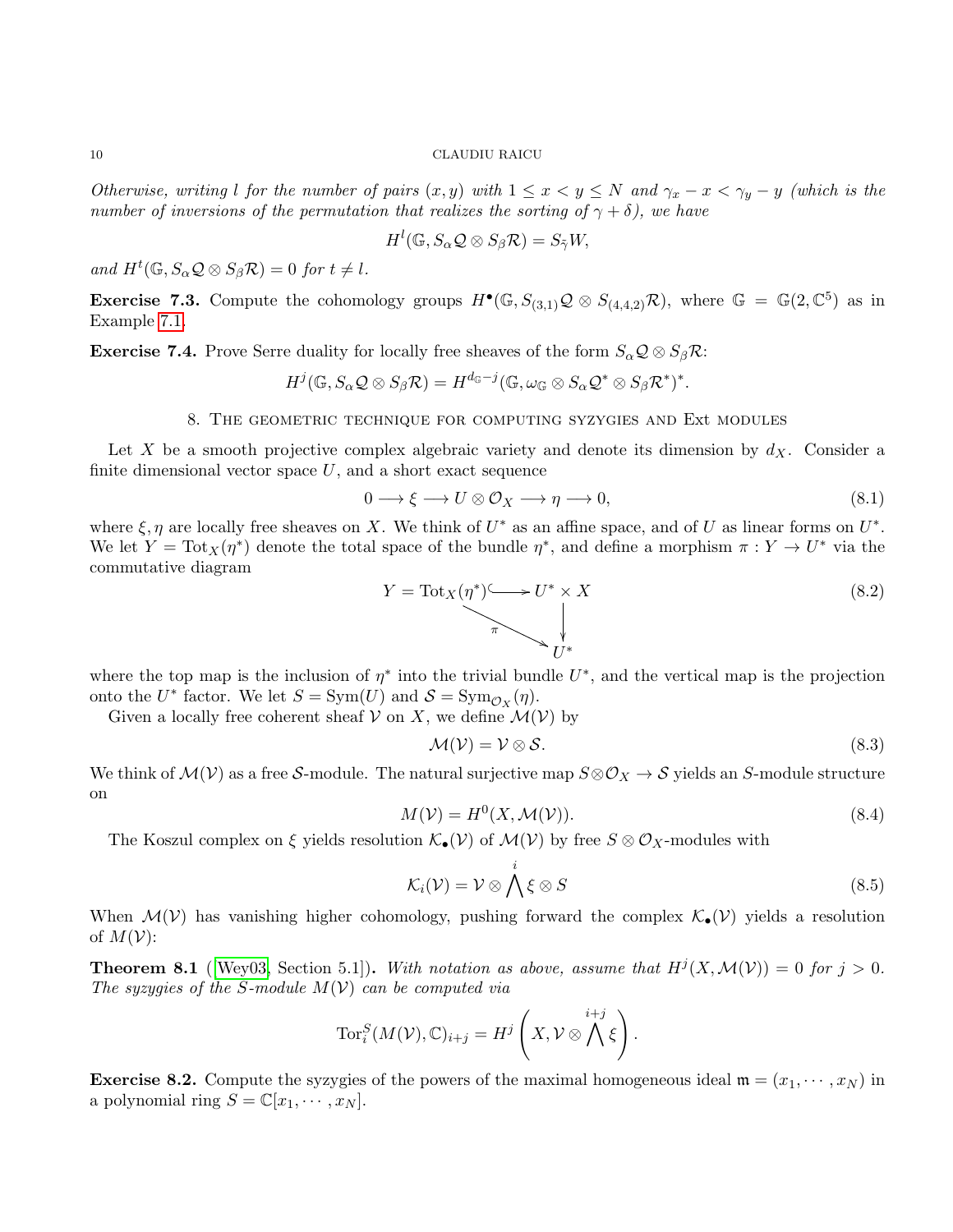**Exercise 8.3.** Compute the syzygies of the powers of the ideal of  $n \times n$  minors of the generic  $m \times n$  matrix. Compare your answer with Theorem [6.4.](#page-8-0)

We define the quasi-coherent sheaf  $\mathcal{S}^{\vee}$  on  $X$  (the **graded dual of S**) by

$$
S^{\vee} = \det(\eta^*) \otimes \text{Sym}_{\mathcal{O}_X}(\eta^*). \tag{8.6}
$$

The following theorem yields a useful method for computing Ext modules:

<span id="page-10-2"></span>**Theorem 8.4** ([\[RWW14,](#page-13-1) Theorem 3.1]). We assume that  $H^{j}(X, \mathcal{M}(V)) = 0$  for  $j > 0$ , denote by k the rank of the locally free sheaf  $\xi$ , and define

$$
\mathcal{M}^{\vee}(\mathcal{V}) = \mathcal{V} \otimes \mathcal{S}^{\vee}.
$$
 (8.7)

We have

$$
\text{Ext}^j_S(M(\mathcal{V}), S) = H^{k-j}(X, \mathcal{M}^{\vee}(\mathcal{V}))^* \otimes \det(U^*).
$$

**Exercise 8.5.** Compute  $\text{Ext}^{\bullet}_{S}(\mathfrak{m}^r, S)$  for  $\mathfrak{m} = (x_1, \dots, x_N)$  and compare with Exercise [1.6.](#page-1-5)

<span id="page-10-1"></span>**Exercise 8.6.** Compute  $\text{Ext}^{\bullet}_{S}(I^r, S)$  when I is the ideal of  $n \times n$  minors of the generic  $m \times n$  matrix (see Section [9.1](#page-10-0) if you get stuck).

## 9. Some special cases of the main theorems

In this section we give a flavor of the techniques involved in proving Theorems [2.7](#page-2-2) and [4.2](#page-4-2) by analyzing some special cases. We compute the character of the D-module  $D_{n-1}$  (see [\(2.3\)](#page-2-1)), and determine the characters of the local cohomology modules with support in the ideal of  $n \times n$  minors of the generic  $m \times n$ matrix.

<span id="page-10-0"></span>9.1. **Proof of Theorem [4.2](#page-4-2) in the case when**  $p = n$ . We need to compute the local cohomology modules  $H_I^{\bullet}(S)$ , where I is the ideal of  $n \times n$  minors of the generic  $m \times n$  matrix. We will be using the expression of the local cohomology modules as a direct limit of Ext modules:

<span id="page-10-3"></span>
$$
H_I^{\bullet}(S) = \varinjlim_{d} \text{Ext}^{\bullet}_S(S/I^d, S). \tag{9.1}
$$

**Exercise 9.1.** Verify Theorem [4.2](#page-4-2) in the case  $m = n = p$ .

**Exercise 9.2.** Show that when  $m > n$  we have  $\text{Ext}^0_S(S/I^d, S) = \text{Ext}^1_S(S/I^d, S) = 0$  and  $\text{Ext}^{j+1}_S(S/I^d, S) = 0$  $\mathrm{Ext}^j_S(I^d,S).$ 

We then proceed to compute the modules  $\text{Ext}^{\bullet}_{S}(I^d, S)$  (see Exercise [8.6\)](#page-10-1). We write  $V = \mathbb{C}^m$  and  $W = \mathbb{C}^n$ , and consider  $X = \mathbb{G}(n, V)$  the Grassmannian of n dimensional quotients of V, with the tautological sequence

$$
0 \longrightarrow \mathcal{R} \longrightarrow V \otimes \mathcal{O}_X \longrightarrow \mathcal{Q} \longrightarrow 0
$$

where rank( $\mathcal{R}$ ) = m - n and rank( $\mathcal{Q}$ ) = n. Tensoring the above exact sequence with W, we obtain

$$
0 \longrightarrow \mathcal{R} \otimes W \longrightarrow V \otimes W \otimes \mathcal{O}_X \longrightarrow \mathcal{Q} \otimes W \longrightarrow 0,
$$

which is the sequence [\(8.1\)](#page-9-1) to which we apply the methods of Section [8.](#page-9-2) We have  $\xi = \mathcal{R} \otimes W, U = V \otimes W$ ,  $\eta = Q \otimes W$ . For every  $d \geq 0$  we consider the locally free sheaf  $V_d$  on X defined by

$$
\mathcal{V}_d = \det(\mathcal{Q})^{\otimes d} \otimes \det(W)^{\otimes d}.
$$

**Exercise 9.3.** Show that  $\mathcal{M}(\mathcal{V}_d)$  satisfies the hypothesis of Theorem [8.4](#page-10-2) and that  $M(\mathcal{V}_d) = I^d$ .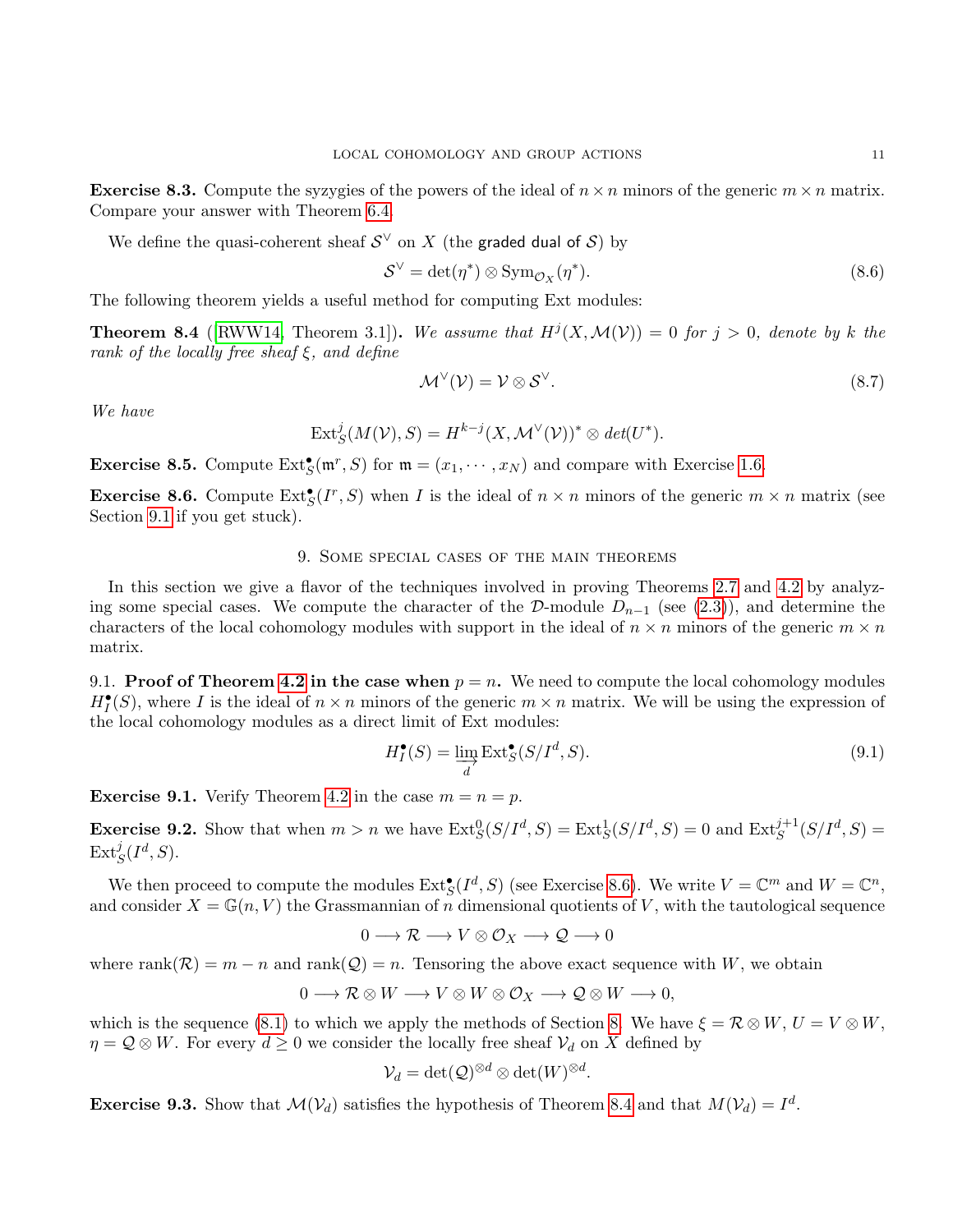We can now apply Theorem [8.4.](#page-10-2) Using the fact that  $k = \text{rank}(\xi) = n(m - n) = d_X$  is the dimension of  $X$ , we get

$$
\text{Ext}^j_S(I^d, S) = H^{d_X - j}(X, \mathcal{M}^{\vee}(\mathcal{V}_d))^* \otimes \det(V^* \otimes W^*),
$$

and using Serre duality and some easy manipulations

$$
\mathrm{Ext}^j_S(I^d, S) = H^j(X, \det(\mathcal{Q})^{\otimes (n-m-d)} \otimes \det(W)^{\otimes n-m-d} \otimes \mathrm{Sym}(\mathcal{Q} \otimes W)).
$$

**Exercise 9.4.** Use Bott's theorem to show that  $\text{Ext}^j_S(I^d, S) = 0$  unless  $j = s \cdot (m-n)$  for some  $s = 0, \dots, n$ . Moreover, for each  $s = 0, \dots, n$  show that

$$
\operatorname{Ext}_{S}^{s(m-n)}(I^{d}, S) = \bigoplus_{\substack{\lambda_{n-s} \geq -s, \ \lambda_{n-s+1} \leq n-m-s \\ \lambda_{n} \geq n-m-d}} S_{\lambda(n-s)} V \otimes S_{\lambda} W.
$$

Exercise 9.5. Assuming that the maps in the directed system from  $(9.1)$  are injective (see the proof of [\[RWW14,](#page-13-1) Theorem 4.5] for an explanation of the injectivity), finish the calculation of  $H_I^{\bullet}(S)$ .

9.2. Proof of Theorem [2.7](#page-2-2) in the case when  $s = n - 1$ . We write as before  $V = \mathbb{C}^m$  and  $W = \mathbb{C}^n$  and consider  $X = \mathbb{P}W = \mathbb{G}(n-1, W)$ , the projective space of lines in W, with the tautological sequence

$$
0 \longrightarrow \mathcal{R} \longrightarrow W \otimes \mathcal{O}_X \longrightarrow \mathcal{Q} \longrightarrow 0,
$$

where  $\mathcal{R} = \mathcal{O}_X(-1)$  is a line bundle, and rank $(\mathcal{Q}) = n - 1$ . We tensor with V and obtain

$$
0 \longrightarrow V \otimes \mathcal{R} \longrightarrow V \otimes W \otimes \mathcal{O}_X \longrightarrow V \otimes \mathcal{Q} \longrightarrow 0,
$$

which we think of as the sequence [\(8.1\)](#page-9-1). We have  $\xi = V \otimes \mathcal{R}$ ,  $U = V \otimes W$ ,  $\eta = V \otimes \mathcal{Q}$ . The map  $\pi : Y \to U^*$ in [\(8.2\)](#page-9-3) yields a small resolution of the set of matrices of rank at most  $(n-1)$ , and this implies that the direct image  $\int_{\pi} O_Y$  of the D<sub>Y</sub>-module  $\mathcal{O}_Y$  along  $\pi$  coincides with D<sub>n−1</sub>. When we think of  $\mathcal{O}_Y$  as a quasi-coherent sheaf on X, we make the identification  $\mathcal{O}_Y = \mathcal{S} = \text{Sym}(\eta)$ . It follows from [\[Rai14,](#page-12-1) Corollary 2.10] that we have the following equalities in the Grothendieck group  $\Gamma(GL)$  of admissible GL-representations:

<span id="page-11-0"></span>
$$
[D_{n-1}]_{\Gamma(\mathrm{GL})} = \left[ \int_{\pi} \mathcal{O}_Y \right]_{\Gamma(\mathrm{GL})} = \sum_{i=0}^{d_X} (-1)^{d_X - i} \cdot \chi(X, \Omega_X^i \otimes \mathrm{Sym}(\eta) \otimes \det(\xi^*) \otimes \mathrm{Sym}(\xi^*)). \tag{9.2}
$$

To explain the notation in [\(9.2\)](#page-11-0), we define the Euler characteristic  $\chi(X,\mathcal{E}) \in \Gamma(\mathrm{GL})$  for a quasi-coherent GL-equivariant sheaf  $\mathcal E$  on X, whose cohomology groups  $H^{\bullet}(X, \mathcal E)$  are admissible GL-representations, by

$$
\chi(X,\mathcal{E}) = \sum_{j=0}^{d_X} (-1)^j [H^j(X,\mathcal{E})]_{\Gamma(\mathrm{GL})}.
$$

Exercise 9.6. Use the methods of Section [8](#page-9-2) to show that we have a formal equality

<span id="page-11-1"></span>
$$
\sum_{i=0}^{d_X} (-1)^i \bigwedge^i (Q \otimes \mathcal{R}^*) \otimes \text{Sym}(V \otimes Q \oplus V^* \otimes \mathcal{R}^*) = \sum_{\lambda = (\lambda_1 \geq \dots \geq \lambda_{n-1} \geq 0)} S_{\tilde{\lambda}(r)} V \otimes S_{\lambda} Q \otimes \mathcal{R}^{-r},
$$
(9.3)

where  $\tilde{\lambda}(r) = (\lambda_1, \dots, \lambda_{n-1}, 0^{m-n}, -r)$ . You should start by defining an appropriate Grothendieck group where the equality  $(9.3)$  makes sense!

**Hint:** You should think of  $(V \otimes \mathcal{Q} \oplus V^* \otimes \mathcal{R}^*)$  as linear forms on a vector space of pairs  $(A, \vec{v})$  with  $A \in \text{Hom}(V, \mathcal{Q}^*)$  an  $(n-1) \times m$  matrix, and  $\vec{v} \in \text{Hom}(\mathcal{R}^*, V)$  a column vector with m entries. Then  $\mathcal{Q} \otimes \mathcal{R}^*$ are the quadratic functions that pick out the entries of the product  $A\vec{v}$ , and the left-hand side of [\(9.3\)](#page-11-1) is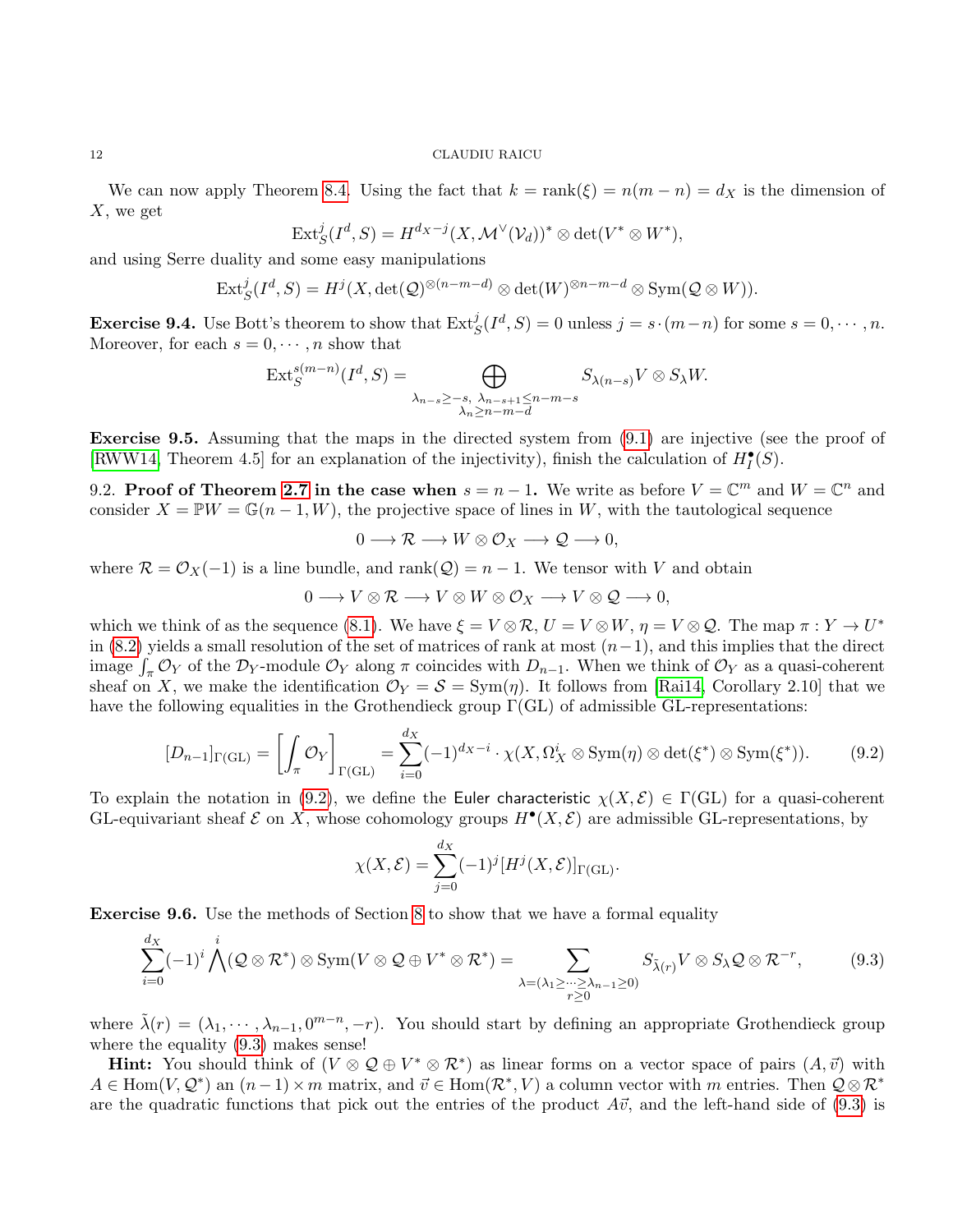just the Euler characteristic of the Koszul complex on  $\mathcal{Q} \otimes \mathcal{R}^*$ . This Koszul complex is exact, and the right hand side of [\(9.3\)](#page-11-1) corresponds to the coordinate ring of the variety of pairs  $(A, \vec{v})$  with  $A\vec{v} = 0$ .

Combining [\(9.2\)](#page-11-0) and [\(9.3\)](#page-11-1) yields after some manipulations

<span id="page-12-19"></span>
$$
[D_{n-1}]_{\Gamma(\mathrm{GL})} = \sum_{\lambda = (\lambda_1 \ge \dots \ge \lambda_{n-1} \ge 0)} \chi(X, S_{\tilde{\lambda}(r)} V \otimes S_{\lambda} \mathcal{Q} \otimes \mathcal{R}^{-r+n-m}) \otimes \det(V^*) \otimes \det(W^*), \tag{9.4}
$$

which using Bott's theorem gives the formula [\(2.3\)](#page-2-1) in the case when  $s = n - 1$ .

**Exercise 9.7.** Verify that Bott's theorem applied to [\(9.4\)](#page-12-19) yields the formula [\(2.3\)](#page-2-1) in the case when  $s = n-1$ .

### **REFERENCES**

- <span id="page-12-17"></span><span id="page-12-14"></span><span id="page-12-9"></span>[ABW81] Kaan Akin, David A. Buchsbaum, and Jerzy Weyman, Resolutions of determinantal ideals: the submaximal minors, Adv. in Math. 39 (1981), no. 1, 1–30, DOI 10.1016/0001-8708(81)90055-4. MR605350 (82h:13011)
	- [Bri93] Michel Brion, Sur les modules de covariants, Ann. Sci. Ecole Norm. Sup.  $(4)$  26 (1993), no. 1, 1–21 (French, with English and French summaries). MR1209911 (95c:14062)
	- [BS90] Winfried Bruns and Roland Schwänzl, The number of equations defining a determinantal variety, Bull. London Math. Soc. 22 (1990), no. 5, 439–445, DOI 10.1112/blms/22.5.439. MR1082012 (91k:14035)
	- [BV88] Winfried Bruns and Udo Vetter, Determinantal rings, Lecture Notes in Mathematics, vol. 1327, Springer-Verlag, Berlin, 1988. MR953963 (89i:13001)
- <span id="page-12-11"></span><span id="page-12-8"></span>[Bud13] Nero Budur, Bernstein-Sato polynomials and generalizations, available at [https://www3.nd.edu/~nbudur/Rolduc/](https://www3.nd.edu/~nbudur/Rolduc/RolducNotes.pdf‎) [RolducNotes.pdf](https://www3.nd.edu/~nbudur/Rolduc/RolducNotes.pdf‎) (2013). Lecture notes: Summer School on Algebra, Algorithms, and Algebraic Analysis, Rolduc Abbey, Netherlands.
- <span id="page-12-7"></span>[BMS06] Nero Budur, Mircea Mustată, and Morihiko Saito, *Bernstein-Sato polynomials of arbitrary varieties*, Compos. Math. 142 (2006), no. 3, 779–797, DOI 10.1112/S0010437X06002193. MR2231202 (2007c:32036)
- <span id="page-12-5"></span>[CSS13] Sergio Caracciolo, Alan D. Sokal, and Andrea Sportiello, Algebraic/combinatorial proofs of Cayley-type identities for derivatives of determinants and Pfaffians, Adv. in Appl. Math. 50 (2013), no. 4, 474–594, DOI 10.1016/j.aam.2012.12.001. MR3032306
- <span id="page-12-2"></span>[dCMM14] Mark de Cataldo, Luca Migliorini, and Mircea Mustata, Combinatorics and topology of proper toric maps, arXiv 1407.3497 (2014).
- <span id="page-12-18"></span><span id="page-12-15"></span><span id="page-12-10"></span>[dCEP80] C. de Concini, David Eisenbud, and C. Procesi, Young diagrams and determinantal varieties, Invent. Math. 56 (1980), no. 2, 129–165, DOI 10.1007/BF01392548. MR558865 (81m:14034)
	- [GS] Daniel R. Grayson and Michael E. Stillman, Macaulay 2, a software system for research in algebraic geometry, Available at <http://www.math.uiuc.edu/Macaulay2/>.
	- [HE71] M. Hochster and John A. Eagon, Cohen-Macaulay rings, invariant theory, and the generic perfection of determinantal loci, Amer. J. Math. 93 (1971), 1020–1058. MR0302643 (46  $\#1787$ )
	- [HR74] Melvin Hochster and Joel L. Roberts, Rings of invariants of reductive groups acting on regular rings are Cohen-*Macaulay*, Advances in Math. **13** (1974), 115–175. MR0347810 (50  $\#311$ )
- <span id="page-12-13"></span><span id="page-12-3"></span>[HTT08] Ryoshi Hotta, Kiyoshi Takeuchi, and Toshiyuki Tanisaki, D-modules, perverse sheaves, and representation theory, Progress in Mathematics, vol. 236, Birkhäuser Boston, Inc., Boston, MA, 2008. Translated from the 1995 Japanese edition by Takeuchi. MR2357361 (2008k:32022)
- <span id="page-12-16"></span>[Las78] Alain Lascoux, Syzygies des variétés déterminantales, Adv. in Math. 30 (1978), no. 3, 202-237, DOI 10.1016/0001-8708(78)90037-3 (French). MR520233 (80j:14043)
- <span id="page-12-0"></span>[LSW13] Gennady Lyubeznik, Anurag Singh, and Uli Walther, *Local cohomology modules supported at determinantal ideals*, arXiv 1308.4182 (2013).
- <span id="page-12-6"></span>[Kim03] Tatsuo Kimura, Introduction to prehomogeneous vector spaces, Translations of Mathematical Monographs, vol. 215, American Mathematical Society, Providence, RI, 2003. Translated from the 1998 Japanese original by Makoto Nagura and Tsuyoshi Niitani and revised by the author. MR1944442 (2003k:11180)
- <span id="page-12-12"></span>[PS73] C. Peskine and L. Szpiro, Dimension projective finie et cohomologie locale. Applications à la démonstration de conjectures de M. Auslander, H. Bass et A. Grothendieck, Inst. Hautes Etudes Sci. Publ. Math.  $42$  (1973), 47–119 (French). MR0374130 (51 #10330)
- <span id="page-12-1"></span>[Rai14] Claudiu Raicu, Characters of equivariant D-modules on Veronese cones, arXiv 1412.8148 (2014).
- <span id="page-12-4"></span>[Rai15] , Characters of equivariant D-modules on spaces of matrices, in preparation (2015).